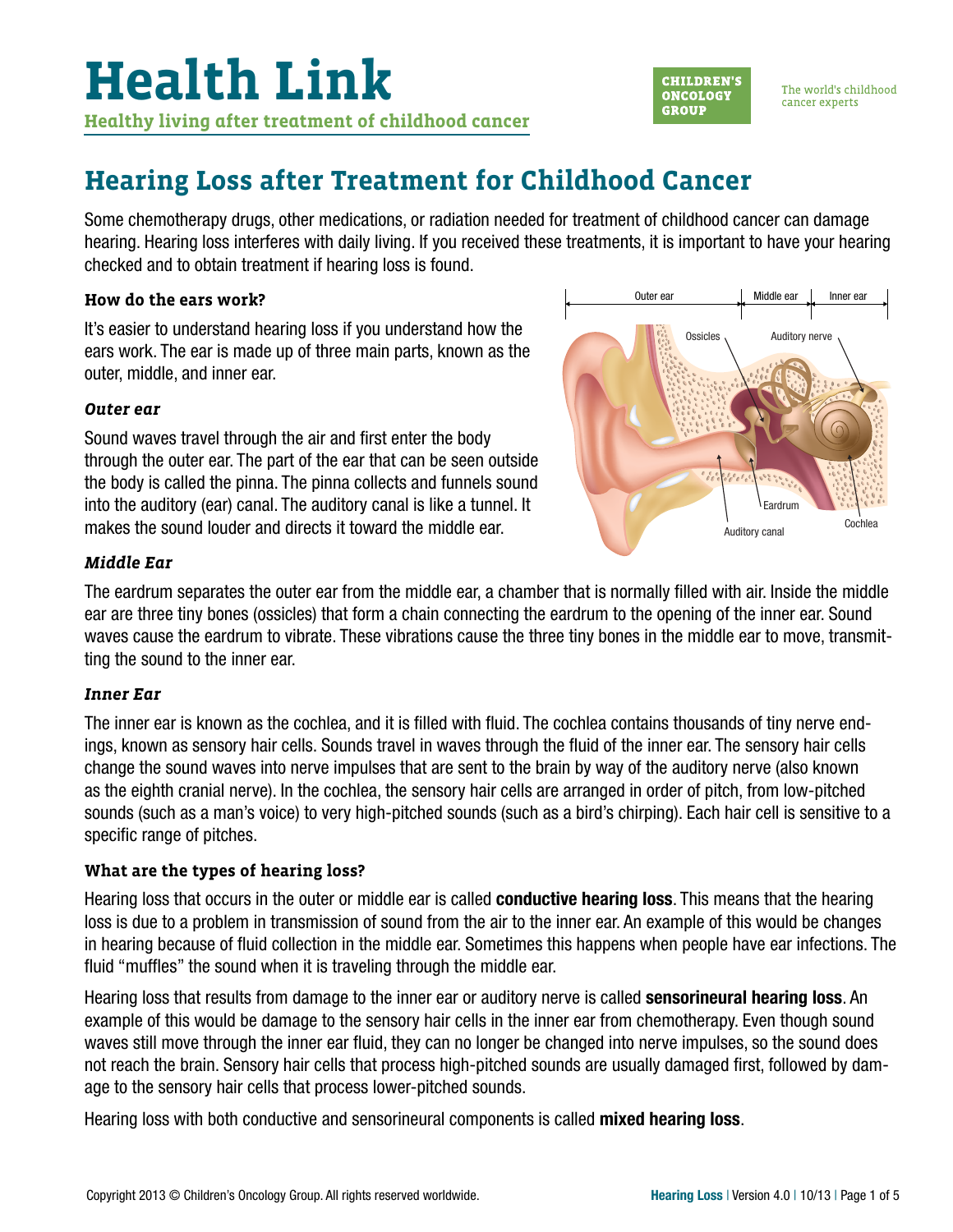

#### **What types of cancer therapy increase the risk of hearing loss?**

The following cancer treatments can potentially cause hearing loss:

- Chemotherapy from the "platinum" group, such as cisplatin or high doses of carboplatin
- Any dose of carboplatin, if given prior to one year of age
- High doses of radiation (30 Gy or 3000 cGy/rads or higher) to the head or brain, especially when the beam is directed at the brainstem or ear
- Surgery involving the brain, ear or auditory (eighth cranial) nerve
- Certain antibiotics (medicines used to treat infections) and diuretics (medicines that help the body get rid of excess water)

#### **What are the effects of childhood cancer treatment on hearing?**

High doses of radiation to the ear or brain can cause inflammation or ear wax buildup in the outer ear, problems with fluid buildup in the middle ear, or stiffness of the eardrum or middle ear bones. Any of these problems can result in conductive hearing loss. Radiation can also damage the sensory hair cells in the inner ear, causing sensorineural hearing loss. Damage from radiation may affect one or both ears, depending on the area of radiation treatment. Conductive hearing loss may improve over time, but sensorineural hearing loss is usually permanent.

Platinum chemotherapy can cause damage to sensory hair cells in the inner ear, resulting in sensorineural hearing loss. Most often, the effect is similar in both ears and is permanent.

#### **What are the symptoms of hearing loss?**

Symptoms of hearing loss may include:

- Ringing or tinkling sounds in the ear
- Difficulty hearing in the presence of background noises
- Not paying attention to sounds (such as voices, environmental noises)
- School problems (see related Health Link: "Educational Issues Following Treatment for Childhood Cancer")
- Some people may have no symptoms at all

#### **What monitoring is recommended?**

Testing should be done by an experienced audiologist (a professional trained in hearing disorders).

- Hearing is usually evaluated by a series of tests. During an audiogram, the person wears earphones and listens for sounds of different pitches and different degrees of loudness. Speech audiometry tests the person's ability hear single words and sentences. Tympanometry tests the status of the middle ear and the movement of the eardrum in response to a puff of air.
- People who are not able to have an audiogram (such as those who are too young or who cannot understand the test instructions) can have their hearing tested using Brainstem Auditory Evoked Response (BAER). The person having this test is usually given medicine so that they go to sleep, and then their brainwave responses to various sounds are recorded.

#### **How often should hearing be tested?**

Everyone who had cancer treatment that can affect the ears (such as cisplatin, high doses of carboplatin, any dose of carboplatin if given prior to one year of age, high doses of radiation to the brain) should have their hearing tested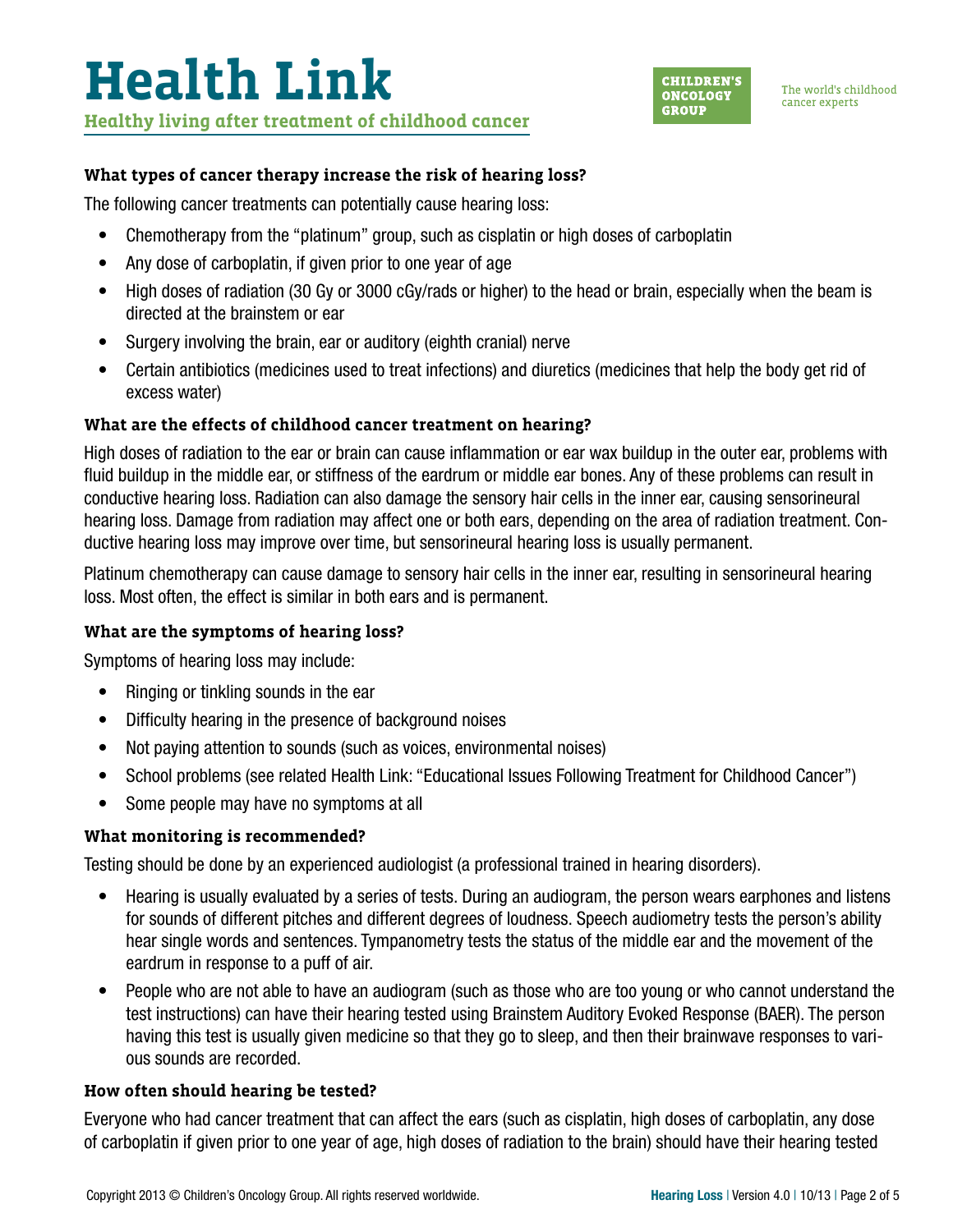# **Health Link Healthy living after treatment of childhood cancer**

**CHILDREN'S ONCOLOGY GROUP** 

The world's childhood cancer experts

at least once following completion of treatment. The need for additional testing depends on the type and dosage of cancer treatments that were used. If hearing loss is found, testing should be repeated yearly or as advised by an audiologist. In addition, hearing should be tested anytime a hearing problem is suspected.

### **What can be done if hearing loss is detected?**

If hearing loss is detected, it is important to have an evaluation by an audiologist or otologist (doctor who specializes in hearing disorders). Hearing loss can cause problems with a person's ability to communicate and carry out daily activities. Younger children are at higher risk for school, learning, and social difficulties, and problems with language development. It is therefore very important for a person with hearing loss to find the services that will best help to make the most of their ability to communicate well. There are many options available, and these can be used in various combinations, depending on the hearing problem.

Hearing aids make sounds louder. Several types are available, depending on the age and size of the person and the extent of hearing loss. Most children under 12 years of age wear a behind-the-ear model to allow for adjustments as the child grows. These are available in a variety of colors—allowing for personalization and assisting with the child's acceptance of the hearing aid. Teenagers and adults may benefit from a smaller, inthe-ear or in-the-canal model. It is very important that the hearing aid batteries are fresh and that the hearing aid is turned to the "on" position when in use.

Auditory trainers (also known as "FM trainers") are devices that are particularly useful in the school setting. The person who is speaking (usually the teacher) wears a microphone that transmits sound over FM radio waves. The person with hearing loss wears a receiver that picks up the sound. This device can be worn alone or attached to the hearing aid and allows the person with hearing loss to hear the speaker clearly, even in a noisy environment.

**Other assistive devices** are also available for people with hearing loss. These include telephone amplifiers and teletypewriters (TTYs—sometimes also referred to as Telephone Devices for the Deaf or TDDs). Specialized appliances designed for people with hearing loss include alarm clocks that vibrate and smoke detectors with flashing lights. Closed captioning for television is widely available. The Internet is also a helpful communication tool for people with hearing loss, providing options such as e-mail, on-line discussions, and access to information via websites. Many cell phones now offer text messaging, instant messaging, Internet access, and photo transmission.

Telecommunication relay services are available in video and voice/text formats. The video relay service is internet-based and allows a person using signed language to communicate via a video interpreter, who translates the signed language into voice or text. The voice/text relay service allows a person using a teletypewriter to communicate through an operator, who then relays the message to the hearing person in spoken form.

Cochlear implants may be an option for people with profound hearing loss who are unable to benefit from hearing aids. These electronic devices are surgically placed behind the ear and electrodes are threaded into the inner ear. A microphone and speech processor are then used to transmit sound to the electrodes, stimulating the auditory nerve and allowing sound perception by the brain. After the cochlear implant is installed, auditory training is given for a period of time to teach the individual to recognize and interpret sounds.

Alternate or supplementary communication methods, including speechreading, signed language and cued speech, are available for people with significant hearing loss. Spoken language may also be an option, but usually requires an intensive educational approach with speech therapy. In the United States, healthcare organizations that receive federal funding are required to provide sign language interpreters when requested by a patient.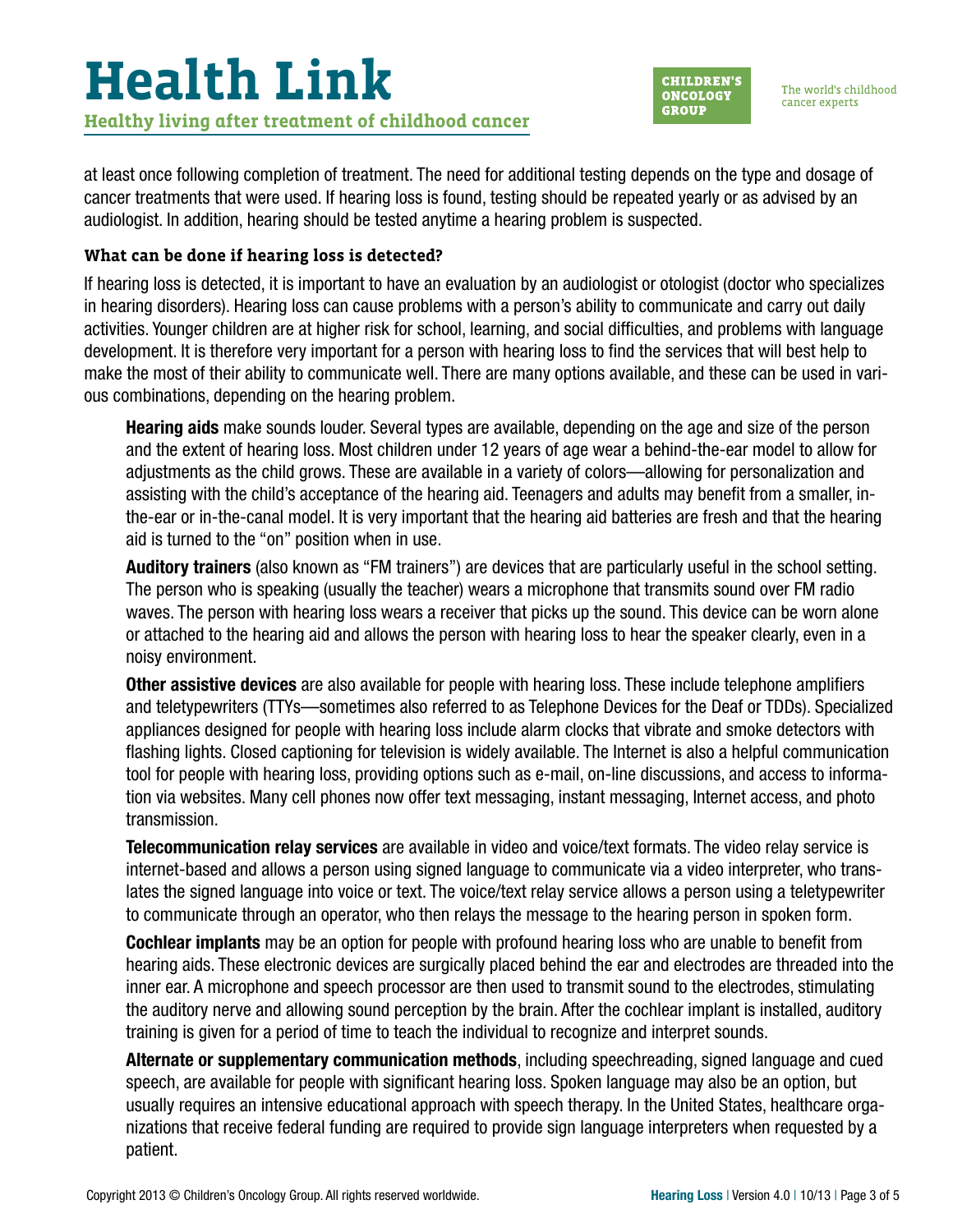## **Health Link Healthy living after treatment of childhood cancer**



Community and educational resources in the United States include services through local public school districts or referral agencies (available under the IDEA legislation, PL 105-17), such as intensive speech therapy and auditory trainers for classroom use. Sometimes special accommodations, such as seating in the front of the classroom are all that is needed, but this usually requires that the parent request an Individualized Education Plan (IEP) for the child through the school district (see related Health Link: "Educational Issues Following Treatment for Childhood Cancer"). Many hospitals have a teacher or school liaison that can assist with arranging for the IEP and other specialized services that may be needed. The Americans with Disabilities Act (ADA, PL 101-336) guarantees people with hearing loss equal access to public events, spaces and opportunities, including text telephones and telephone amplifiers in public places, and assistive listening devices in theaters. Some theaters also offer special showings of newly released movies with captioning.

#### **What can I do to protect my hearing?**

If you have experienced hearing loss, or have received therapy that has the potential to damage your hearing, you should discuss this with your healthcare provider. Be sure to obtain prompt evaluation and treatment for ear infections, swimmer's ear, and earwax impaction. Whenever possible, ask your healthcare provider to consider alternatives to medications that have the potential to cause further hearing loss, including certain antibiotics (aminoglycosides such as gentamicin), certain diuretics ("loop" diuretics, such as furosemide), salicylates (such as aspirin) and medications for high iron levels. You should also take care to protect your ears from loud noises. In fact, loud noises can cause significant damage to your ears. Examples of items and activities that can be hazardous to your hearing include:

| <b>Appliances</b>             | <b>Occupations</b>                         | <b>Recreation</b>             |
|-------------------------------|--------------------------------------------|-------------------------------|
| Power saws                    | <b>Firefighters</b>                        | Hunting                       |
| Vacuum cleaners               | <b>Construction workers</b>                | Boating or water skiing       |
| Lawn mowers                   | <b>Farmers</b>                             | Motorcycling or four-wheeling |
| Yard trimmers or leaf blowers | Airport workers                            | Stereo headphones             |
|                               | Cab, truck, and bus drivers                | <b>Amplifiers</b>             |
|                               | Hair stylists (due to constant exposure to |                               |
|                               | loud hair dryers)                          |                               |

If you cannot avoid exposure to noise, you should:

- Wear hearing protectors such as ear plugs or ear muffs
- Limit periods of exposure to noise (for example, if you are at a loud concert go to a quieter area for a while to give your ears a break)
- Be aware of the noise in your environment and take control of it when you can

Written by Wendy Landier, RN, PhD, CPNP, CPON®, Survivorship Clinic, City of Hope National Medical Center, Duarte, CA. Portions adapted from "Noise and Hearing Loss, Do You Know…An Educational Series for Patients and Their Families," St. Jude Children's Research Hospital, Memphis, TN (used with permission).

Reviewed by Kathleen Ruccione, RN, PhD, FAAN, CPON®; Debra Friedman, MD; Smita Bhatia, MD, MPH; Louis S. Constine, MD; Melissa M. Hudson, MD; and Revonda Mosher, RN, MSN, CPNP, CPON®.